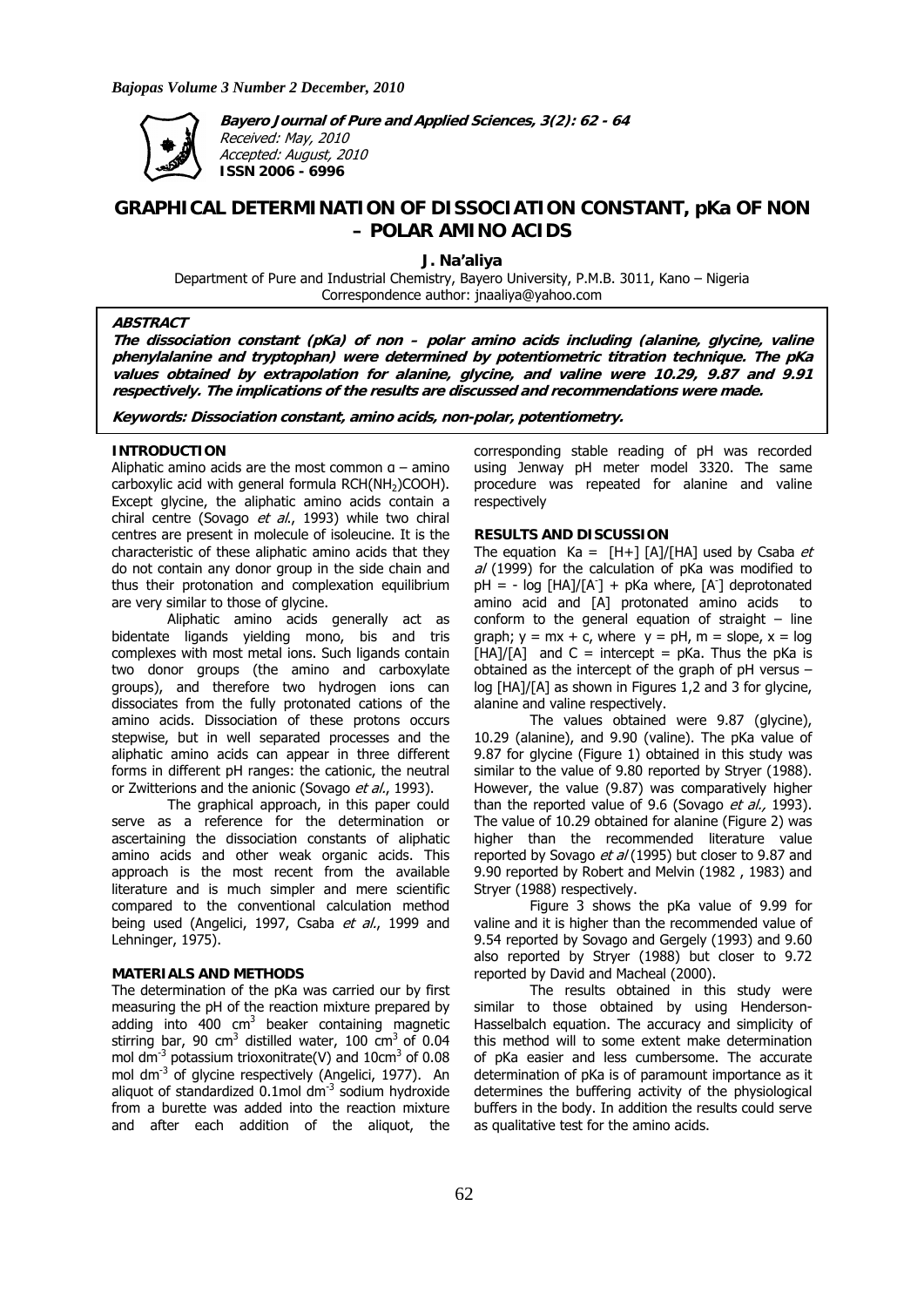

**Fig. 1: Plot of pH versus Log [HA]/[A- ] for pKa of Glycine** 



**Fig. 2: Plot of pH versus Log [HA]/[A**- **] for pKa of Alanine**